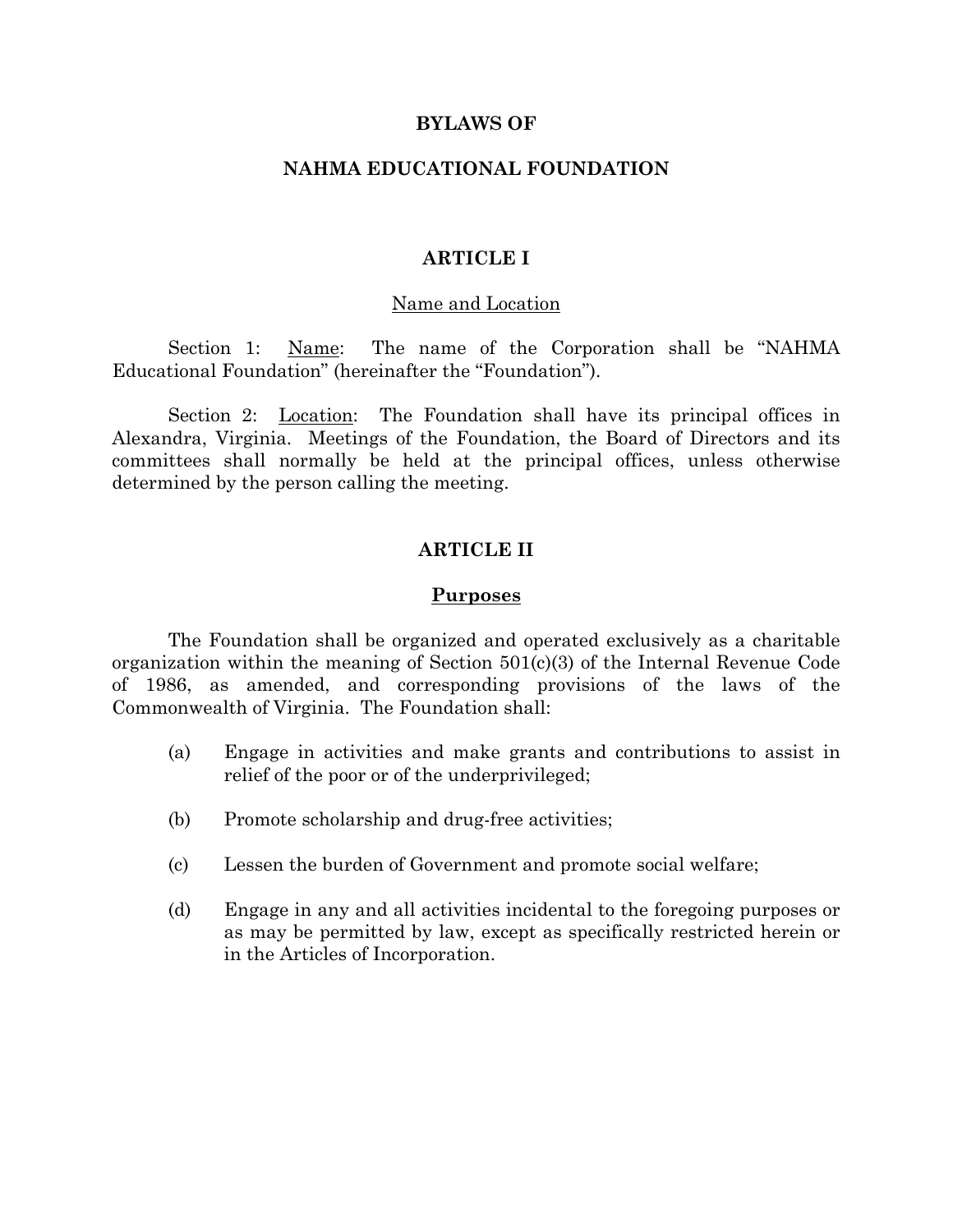# **ARTICLE III**

#### **Membership**

Section 1: Members. The Foundation shall have no members.

### **ARTICLE IV**

#### **Board of Directors**

Section 1: Composition. The Board of Directors shall consist of an oddnumbered group of thirteen (13) to seventeen (17) individuals. The number of Directors may be changed from time to time by resolution of the Board of Directors, provided that any decrease in the number of directors shall not shorten an incumbent Director's term.

Section 2: Appointment and Term. An even number (twelve (12), fourteen (14) or sixteen (16)) members of the Board of Directors shall be appointed for terms of three (3) years by the Board of Directors of National Affordable Housing Management Association ("NAHMA"), a corporation organized under the laws of the State of Tennessee. Approximately one-third of these Directors shall be appointed by NAHMA annually for terms commencing at the Foundation's Annual Meeting. These Directors shall serve until such time as their successors are appointed. No Director shall serve more than three consecutive terms (not including any time served to fill a vacated Director's term). The last, odd-numbered seat on the Board of Directors (i.e., the thirteenth, fifteenth or seventeenth member) shall be the NAHMA President Elect, who shall serve on the Foundation Board during his/her two-year term in this NAHMA office. The NAHMA President Elect shall be a full voting member of the Foundation Board.

Section 3: Terms Commencing in 2004. In order to establish staggered terms for Directors commencing in 2004, NAHMA shall, in this year only, appoint twelve (12) Directors and shall designate: (a) which (4) of those Director's terms shall be three (3) year terms; (b) which (4) of those Director's terms shall be two (2) year terms; and (c) which (4) of those Director's terms shall be one (1) year terms.

Section 4: Attendance. Any Director who fails to participate in three (3) consecutive meetings of the Board shall be deemed to have resigned, unless the Board shall otherwise provide, and the office of that Director shall be deemed vacant.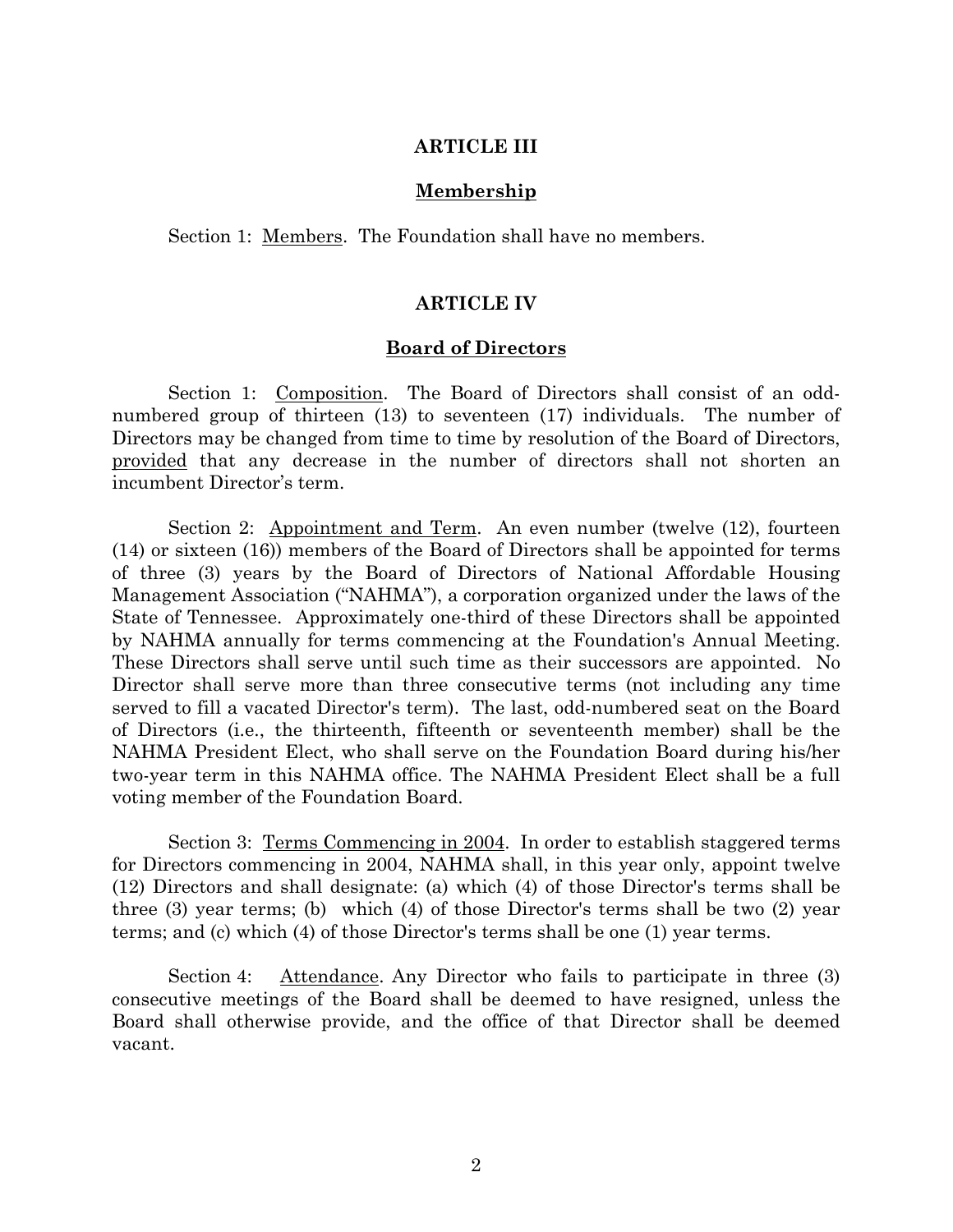Section 5: Vacancies. If the office of any Director shall become vacant, by reason of death, resignation or otherwise, such office may be filled by the Board of Directors of NAHMA for the remainder of the unexpired term.

Section 6: Quorum. A simple majority of directors entitled to vote shall constitute a quorum for the transaction of business at any regular or special meeting. Decisions of the Board of Directors shall require a majority of those present and voting.

Section 7: Meetings; Notice. The Board of Directors shall have an Annual Meeting for the purpose of electing officers and appointing members of the Board's Standing Committees. Special meetings of the Board of Directors may be called from time to time by the Chair or by three (3) directors. Meetings may be held (and Directors may attend) by telephone conference call, Internet or any other method permitted by the laws of the Commonwealth of Virginia, provided that all attending members are able to hear and to be heard by the other Directors in attendance.

Notice of meetings shall be given at least five (5) days in advance by email, telegram, facsimile, telephone or overnight courier, or at least seven (7) days in advance by mail. The notice shall specify the time and place of the meeting and the agenda of the meeting. Any required notice hereunder may be waived in a writing signed by a director either before or after the meeting in question. Attendance of a director at a meeting shall constitute a waiver of notice of such meeting except when such director attends a meeting for the express purpose of objecting, at the beginning of the meeting, to the transaction of any business because the meeting is not lawfully called or convened.

Section 8: Powers. The Board of Directors shall exercise general supervision and control over the conduct of the business and affairs of the Foundation and shall:

(a) Establish the Foundation's policies, upon its own initiative or upon the

recommendation of a committee of the Board of Directors or an officer

of the Foundation;

- (b) Elect the Chair and other officers of the Foundation;
- (c) Have charge of the Foundation's assets and property; and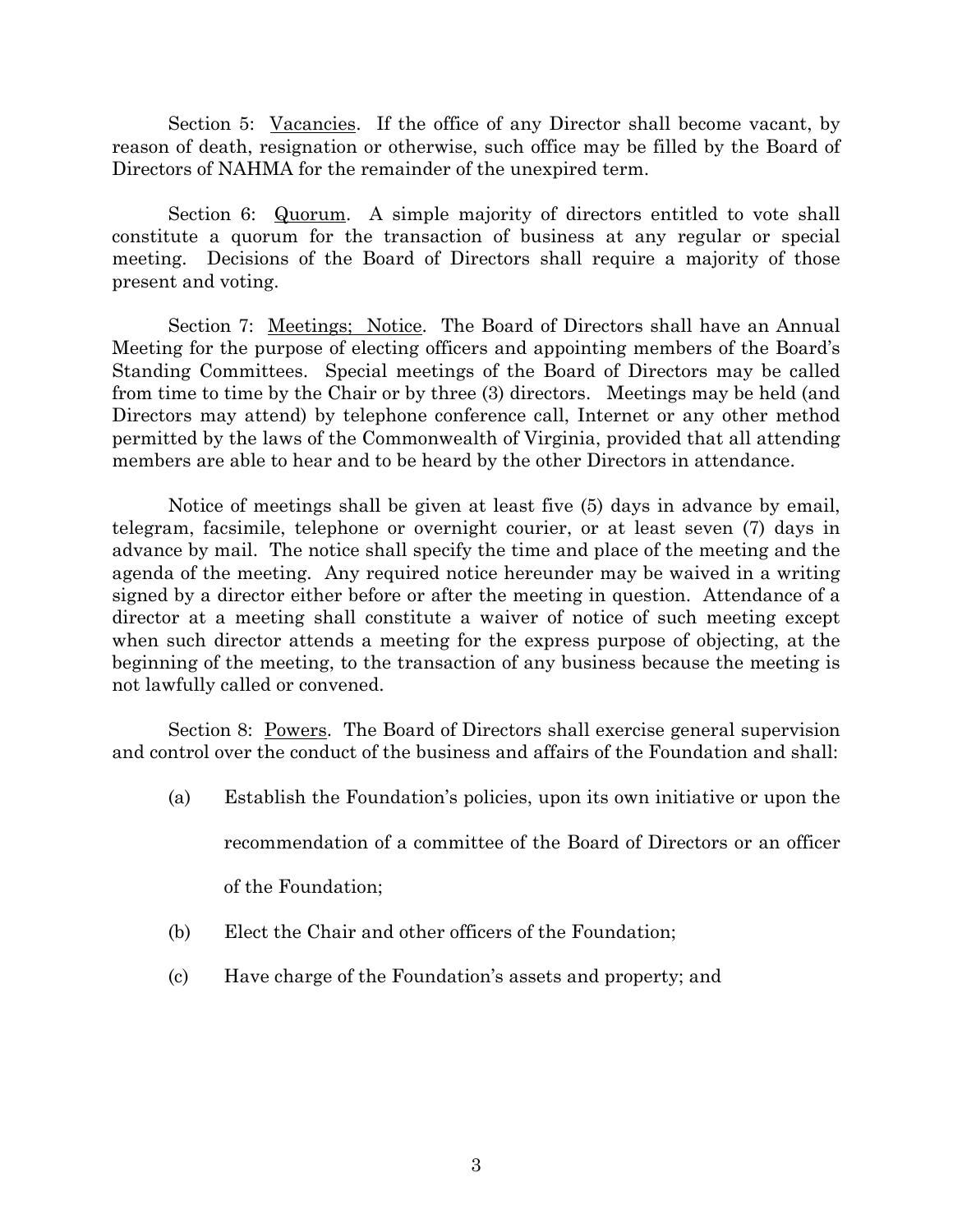(d) Do all other acts and perform all other functions as may be necessary to further the objectives of the Foundation in a manner consistent with

the Bylaws.

Section 9: <u>Action by Board Without a Meeting</u>. Any action required to be taken at a meeting of the Directors may be taken without a meeting if a consent, in writing, setting forth the action so taken, shall be signed by all of the Directors entitled to vote with respect to the subject matter thereof.

Section 10: Compensation: By resolution of Board of Directors, directors may be paid a fixed sum and the expenses of attendance, if any, for attendance at each meeting of the Board of Directors; provided, however, that nothing herein contained shall be construed to preclude any director from serving the Foundation in any other capacity and receiving compensation therefor, or preclude the Chair from receiving such other compensation as the Board of Directors shall authorize.

Section 11: Standing Committees. There shall be an Audit Committee of the Board consisting of three (3) Directors appointed annually by the Chair and approved by the Board. No person serving as an officer or director of NAHMA and no person serving as an officer of the Foundation shall be eligible to serve on the Audit Committee. There shall be a Diversity Committee of the Board consisting of three (3) Directors appointed annually by the Chair and approved by the Board.

Section 12: Special Committees. Special committees of the Board of Directors may be established from time to time by the Board for such periods and purposes as the Board may determine.

# **ARTICLE V**

# **Officers**

Section 1: Officers. The officers of the Foundation shall include: the Chairman of the Board ("Chair"); Vice Chair; Chief Financial Officer and Treasurer; and Secretary. The Board may from time to time appoint one or more assistant secretaries, who shall assist the Secretary in carrying out the Secretary's duties under these Bylaws and one or more assistant treasurers, who shall assist the Chief Financial Officer carrying out the Chief Financial Officer and Treasurer's duties under these Bylaws.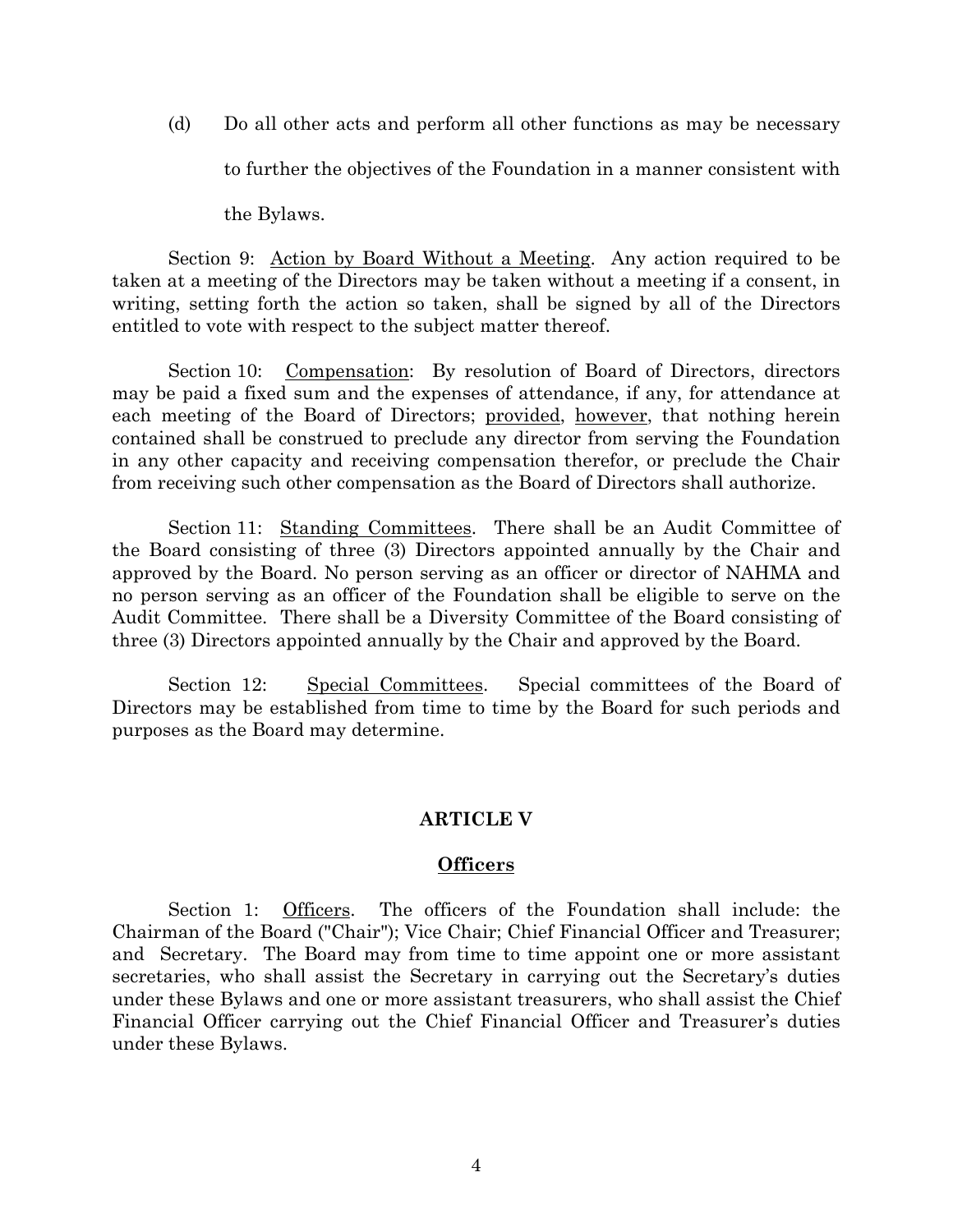Section 2: Appointment. The officers of the Foundation (other than the Chief Financial Officer and Executive Director) shall be members of the Board of Directors and shall appointed by, and shall serve at the pleasure of, the Board of Directors.

Section 3: Duties. The responsibilities of the officers shall be as follows:

- (a) Chair. The Chair shall serve as Chairman of the Board of Directors and Chief Executive Officer and, in accordance with these Bylaws and policies established pursuant thereto by the Board, be responsible for managing and operating the Foundation's business; for hiring, supervising and terminating the Foundation's employees; and for properly collecting, applying and protecting the funds and assets of the Foundation.
- (b) Vice Chair. The Vice Chair shall preside over Board meetings in the absence of the Chair and shall perform such duties as are assigned by the Board. The Vice Chair shall be expected to succeed to the office of Chair, subject, however, to election by the Board.
- (c) Secretary. The Secretary shall be responsible for the books and records of the Foundation; for keeping the minutes of meetings of the Board of Directors and its committees; and for giving notice to Directors of the annual meeting of the Board of Directors and of any special meetings.
- (d) Chief Financial Officer and Treasurer. The professional staff member serving as Executive Director of NAHMA shall serve as the Chief Financial Officer and Treasurer of the Foundation and shall be responsible for the financial affairs of the Foundation and shall report on the financial status of the Foundation to the Board of Directors at each regular meeting of the Board.
- (e) Executive Director. The professional NAHMA staff member serving as liaison to the Foundation shall serve as its Executive Director, unless the Board by resolution shall otherwise provide, and shall carry out such duties as are assigned by the Foundation's Board of Directors.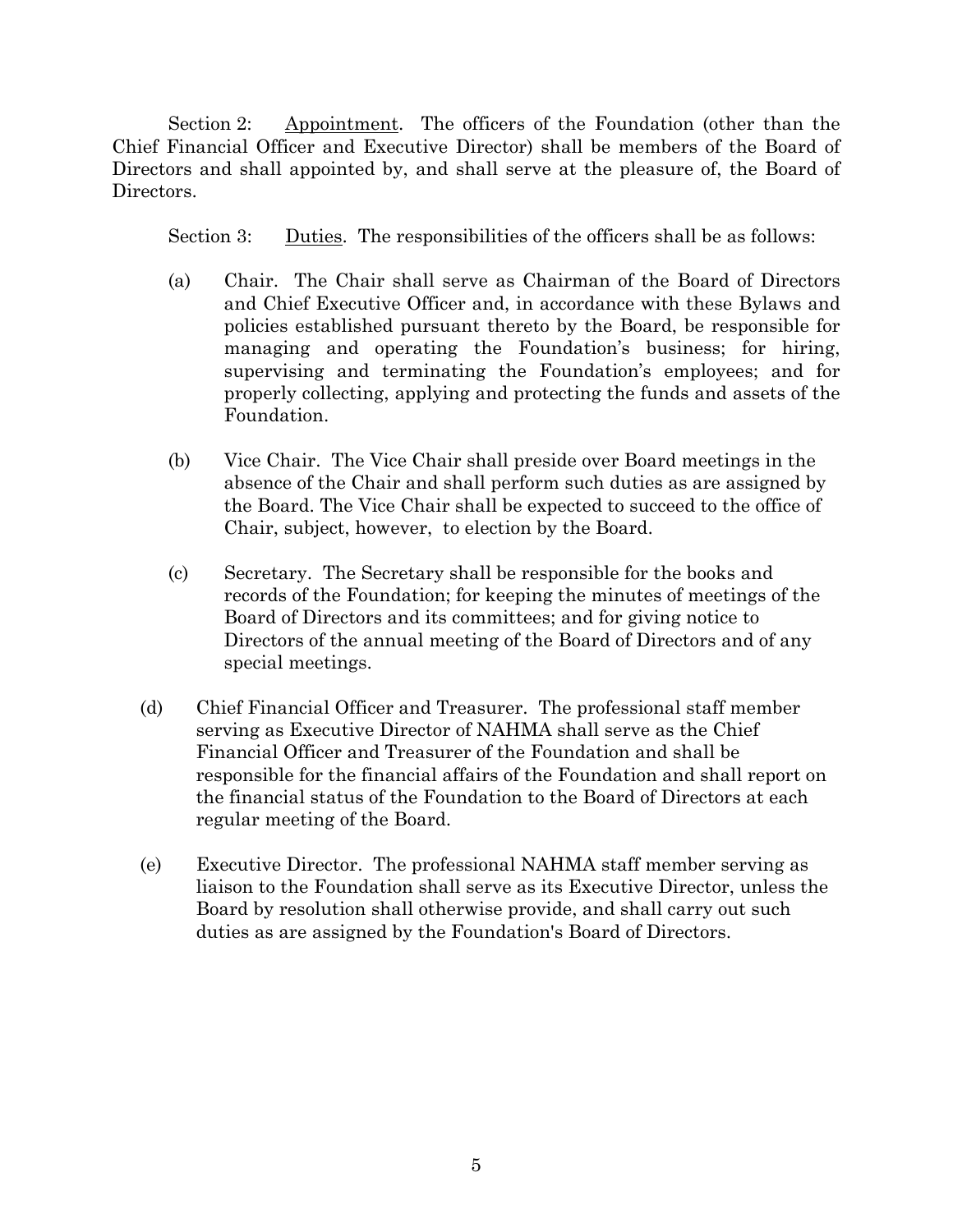#### **ARTICLE VI**

#### **Checks, Notes, Negotiable Instruments**

The checks and orders for the payment of monies, notices and negotiable instruments of the Foundation shall be signed by the Chair or the Chief Financial Officer or such other officers as may be designated by the Board of Directors. The Board of Directors may set limits upon the amount of any checks and orders for the payment of monies, notes or negotiable instruments of the Foundation, or require multiple or additional signatures for such instruments, or authorize additional persons to sign such instruments.

#### **ARTICLE VII**

#### **Dissolution and Liquidation**

Upon termination, dissolution, or winding up of the Foundation, any assets that remain after payment or provisions for payment of all its liabilities, debts, and obligations shall be distributed by the Board of Directors to any organization or organizations in section 501 (c)(3) of the Internal Revenue Code.

#### **ARTICLE VIII**

#### **Fiscal Year**

The fiscal year of the Foundation shall be the calendar year ending December 31.

# **ARTICLE IX**

#### **Indemnification of Officers and Directors**

Each director and officer of the Foundation shall be indemnified by the Foundation against all expenses, penalties, and liabilities, including attorneys' fees and expenses, reasonably incurred by or imposed upon such person in connection with any claim, demand, action, or proceeding, whether civil or criminal, or in connection with any settlement thereof, to which such person may be made a party, or in which such person may become involved, by reason of being or having been a director or officer of the Foundation, whether or not such person is a director or officer at the time such expenses, penalties, or liabilities are incurred, except in cases where such person shall be finally adjudged in such action or proceeding to be liable for willful misconduct in the performance of such person's duties as a director